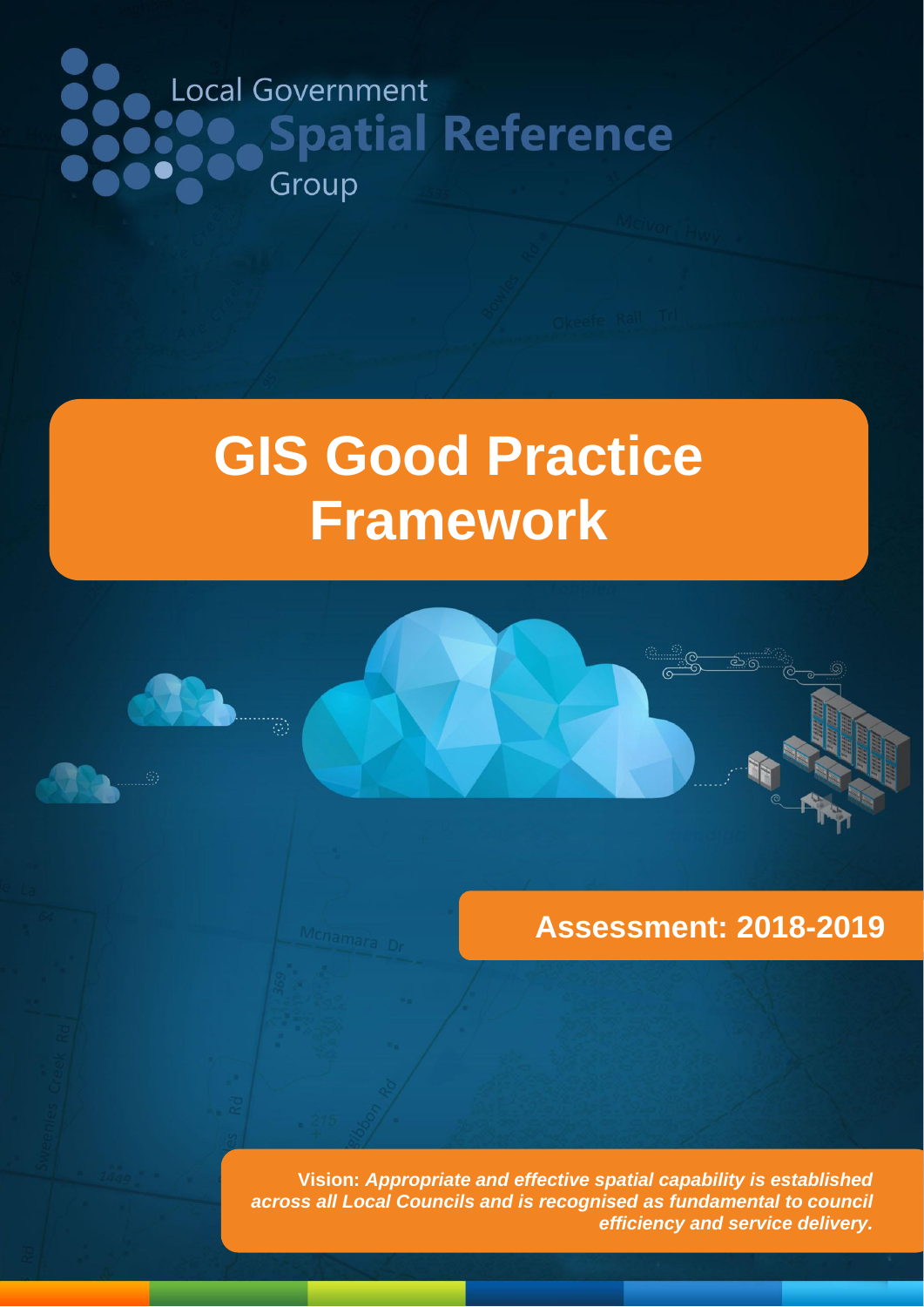

#### About this Document

| GIS GPF report for the State of Victoria |                                                                |  |  |
|------------------------------------------|----------------------------------------------------------------|--|--|
| <b>Project Number</b>                    | SV005338                                                       |  |  |
| <b>Project Name</b>                      | Local Government Spatial Capability Improvement Program        |  |  |
| Document File Name                       | SV005338_GIS Good_Practice_Assessment_Statewide_V1.0_2018.docx |  |  |
| <b>Project Client</b>                    | Municipal Association of Victoria (MAV)                        |  |  |
| Date of Issue                            | 08/01/19                                                       |  |  |
| <b>Version Number</b>                    | 1.0                                                            |  |  |
| Document Type                            | <b>GIS Good Practice Framework Report</b>                      |  |  |
| <b>Document Status</b>                   | Final                                                          |  |  |
| <b>Contact Person</b>                    | Graeme Martin                                                  |  |  |
| Telephone                                | $(03)$ 9691 3000                                               |  |  |
| Email                                    | Graeme.Martin@spatialvision.com.au                             |  |  |

#### Authorisation

|             | Authors                      | Date     |
|-------------|------------------------------|----------|
| Prepared by | Graeme Martin & Tom Hollands | 08/01/19 |
| Reviewed by | Graeme Martin                | 08/01/19 |
| Approved by | Graeme Martin                | 08/01/19 |

#### Disclaimer

This report has been prepared in accordance with the scope of services described in the contract or agreement between Spatial Vision Innovations Pty Ltd (ABN 28 092<br>695 951) and the Client. It may rely upon information sup

Prepared by Spatial Vision Innovations Pty Ltd



ABN 28 092 695 951

Level 8 575 Bourke Street Melbourne 3000 Victoria Australia

Tel +61 3 9691 3000 Fax +61 3 9691 3001 Email info@spatialvision.com.au Web [www.spatialvision.com.au](http://www.spatialvision.com.au/)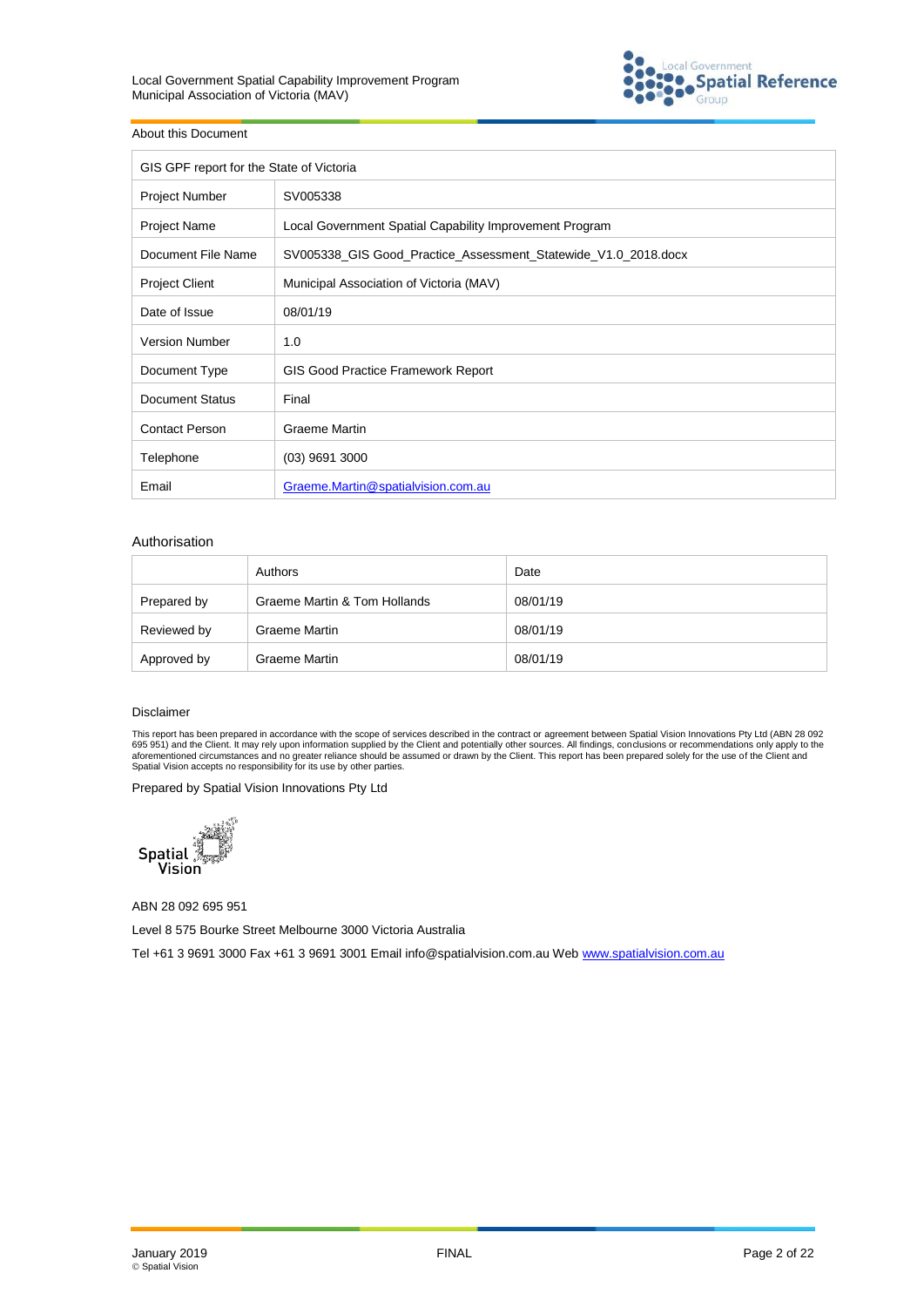

## **Executive Summary**

Reliable spatial (location) information is vital for making effective decisions on investments in facilities, asset, services; reporting to government, and responding to customers and emergencies.

In 2013 a strategic vision was developed for the Victorian Local Government spatial sector: *Appropriate and effective spatial capability is established across all Local Councils and is recognised as fundamental to council efficiency and service delivery*.

To assist Councils to assess their utilisation of Geographic Information Systems (GIS) / spatial technologies and related work practices, the MAV and the Local Government Spatial Reference Group (LGSRG) implemented the annual GIS Good Practice Framework (GPF) assessment. The GIS Good Practice Framework defines good practice for five proficiency areas. The purpose of the GPF is to assist Councils in assessing their awareness and level of adoption of sector-wide accepted 'good practices'.

In 2018, the assessment was completed by 78% of all Councils. This report presents the results of the 2018 Good Practice Framework assessment and compares them to previous years. It should be noted that there was a significant shift in the councils which responded to the survey, particularly from 2016 to 2017. Some councils who responded in 2016 did not respond in 2017 and vice versa, therefore introducing changes in trends. This year's survey saw a change of 19 councils from 2017 (a loss of 8, and a gain of 11), representing a net gain of +5% in respondents, but also a not insignificant change in specific respondents.

The GPF results are used by Councils in many different ways. Many Council officers have reported that GPF Assessment Reports are discussed with their Council executive team and are used to support decisions regarding areas for future investment in people, processes and technologies.

| <b>Proficiency Focus Areas</b>                           | 2013 | 2014 | 2015 | 2016 | 2017 | 2018 |
|----------------------------------------------------------|------|------|------|------|------|------|
| <b>Spatial Capability</b>                                | C    | C    | C    | C    | C    | С    |
| <b>Core Data Maintenance</b>                             | C    | в    | в    | в    | в    | в    |
| <b>Property and Rates Integration</b>                    | в    | в    | B    | в    | в    | в    |
| <b>Asset Management to GIS</b><br>Integration            | N/A  | C    | C    | C    | C    |      |
| <b>Community Engagement &amp; Self</b><br><b>Service</b> | N/A  | N/A  | D    | D    | D    | D    |

Statewide averages for the five proficiency focus areas:

| (Highest Grade) |  | (Lowest Grade) |
|-----------------|--|----------------|
|                 |  |                |

The following report presents the statewide GPF assessment results. Councils that have subscribed to the Local Government Spatial Reference Group and participated in this year's GPF Assessment will also receive a custom report presenting their responses against statewide averages.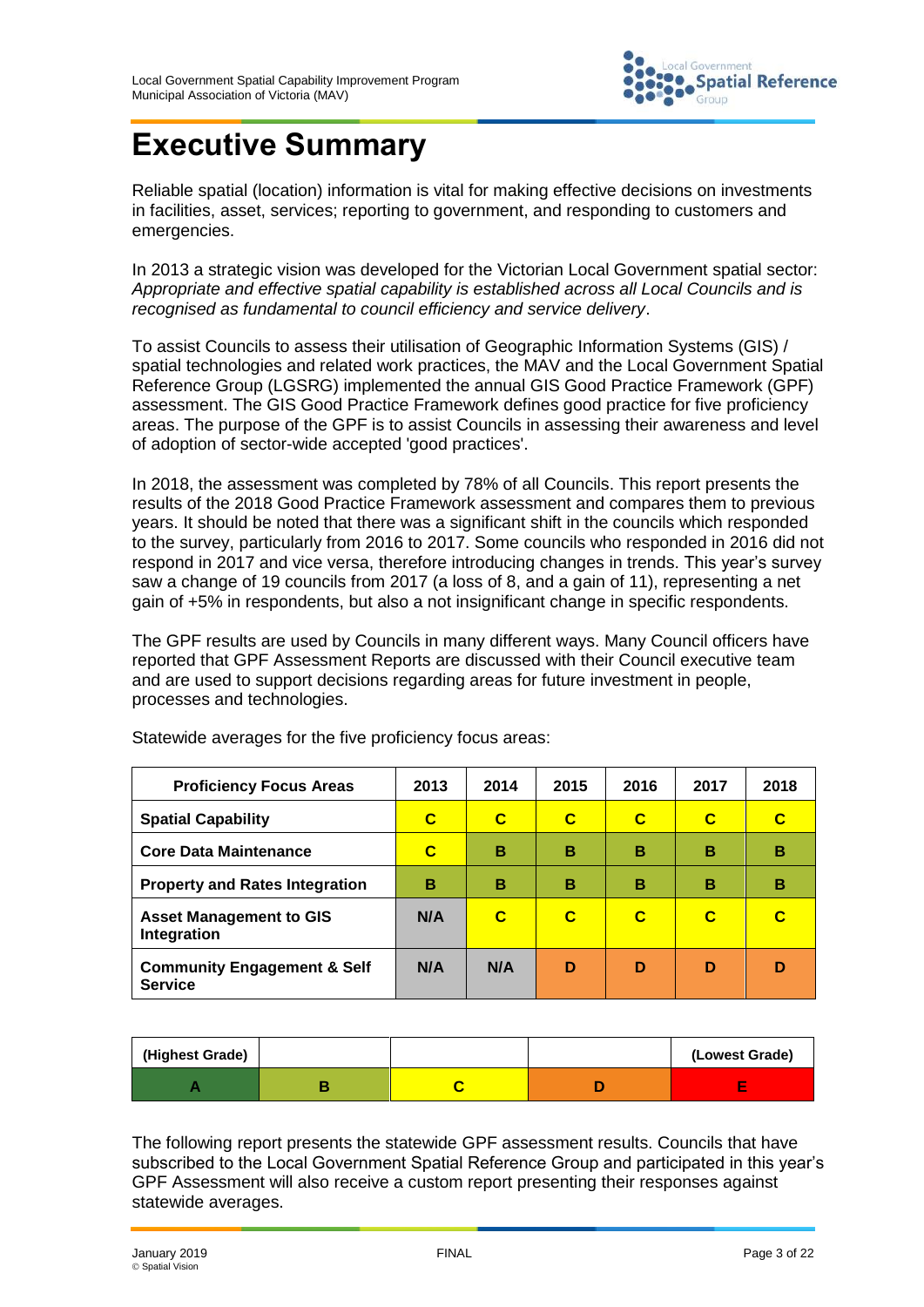

## **Contents**

| 1.             |  |
|----------------|--|
| 1.1            |  |
| 1.2            |  |
| 1.3            |  |
| 2.             |  |
| 3 <sub>1</sub> |  |
| 3.1            |  |
| 3.2            |  |
| 3.3            |  |
| 4.             |  |
| 5.             |  |
| 6.             |  |
| 7.             |  |
| 8.             |  |
| 9.             |  |
|                |  |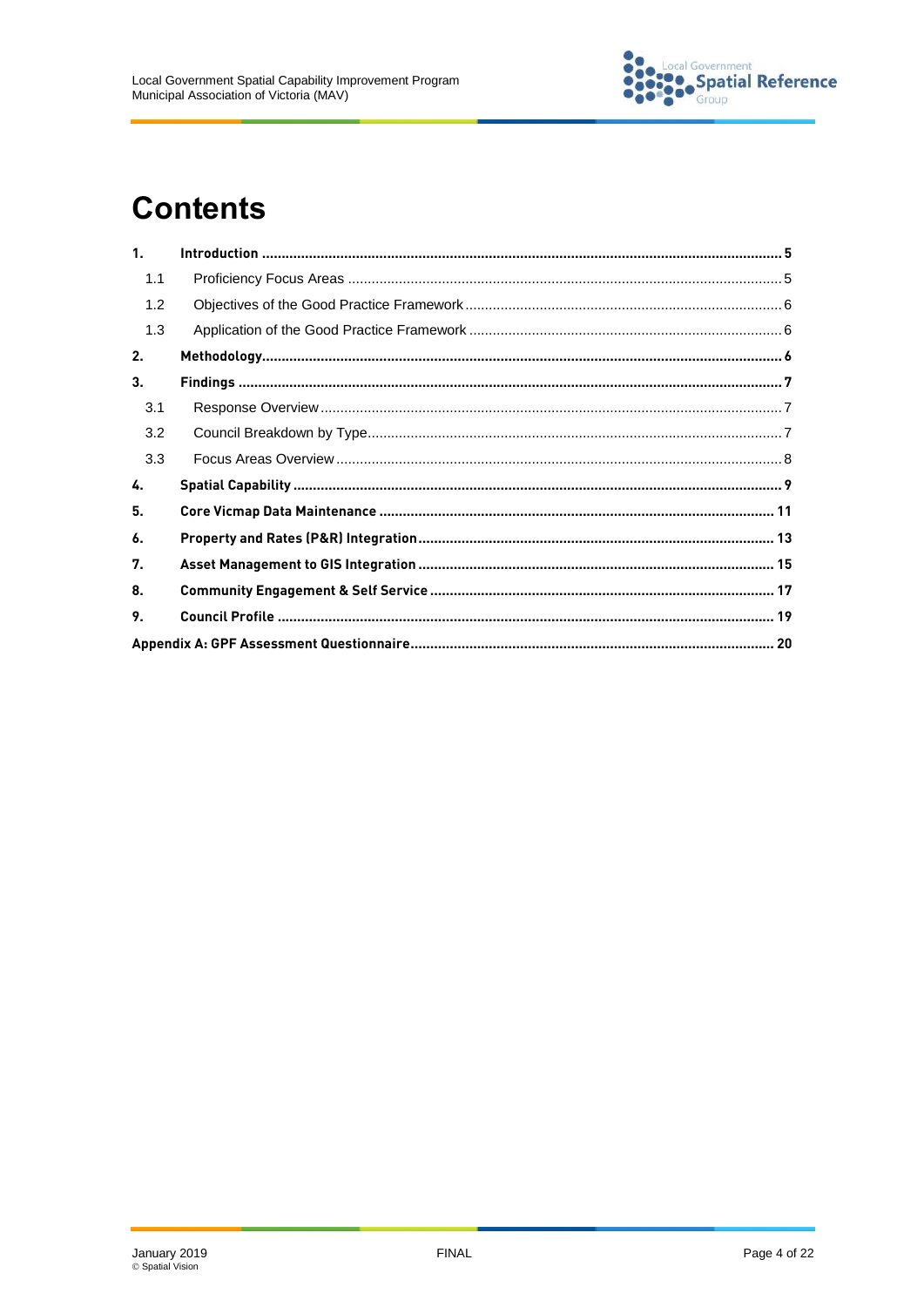

## **1. Introduction**

In 2013 a strategic vision was developed for the Victorian Local Government spatial sector.

*"Appropriate and effective spatial capability is established across all Local Councils and is recognised as fundamental to council efficiency and service delivery"*

#### **GIS Good Practice Framework (GPF)**

To progress toward the strategic vision, the Local Government Spatial Reference Group, with the support of Spatial Vision, developed a GIS Good Practice Framework (GPF).

The purpose of the GPF is to assist Councils in assessing their awareness and level of adoption of sector-wide accepted 'good practices'.

#### **1.1 Proficiency Focus Areas**

The GPF focuses on five areas of proficiency relating to Council practices. These are presented in [Table 1.](#page-4-0) The type of spatial technology used by Council is not relevant.

| <b>Proficiency Focus Areas</b>         | <b>Description</b>                                                                                                |
|----------------------------------------|-------------------------------------------------------------------------------------------------------------------|
| <b>Spatial Capability</b>              | Recognition of spatial capability to support council service<br>delivery                                          |
| Core Vicmap Data Maintenance           | Support for core Vicmap data for use by Council and the<br>public                                                 |
| Property and Rates Integration         | Effective integration between GIS and Property & Rates data                                                       |
| Asset Management Integration           | Effective integration between GIS & Asset data                                                                    |
| Community Engagement & Self<br>Service | Spatial technologies support relationships with the<br>community and delivery of services when and where required |

<span id="page-4-0"></span>**Table 1 - Proficiency Focus Areas**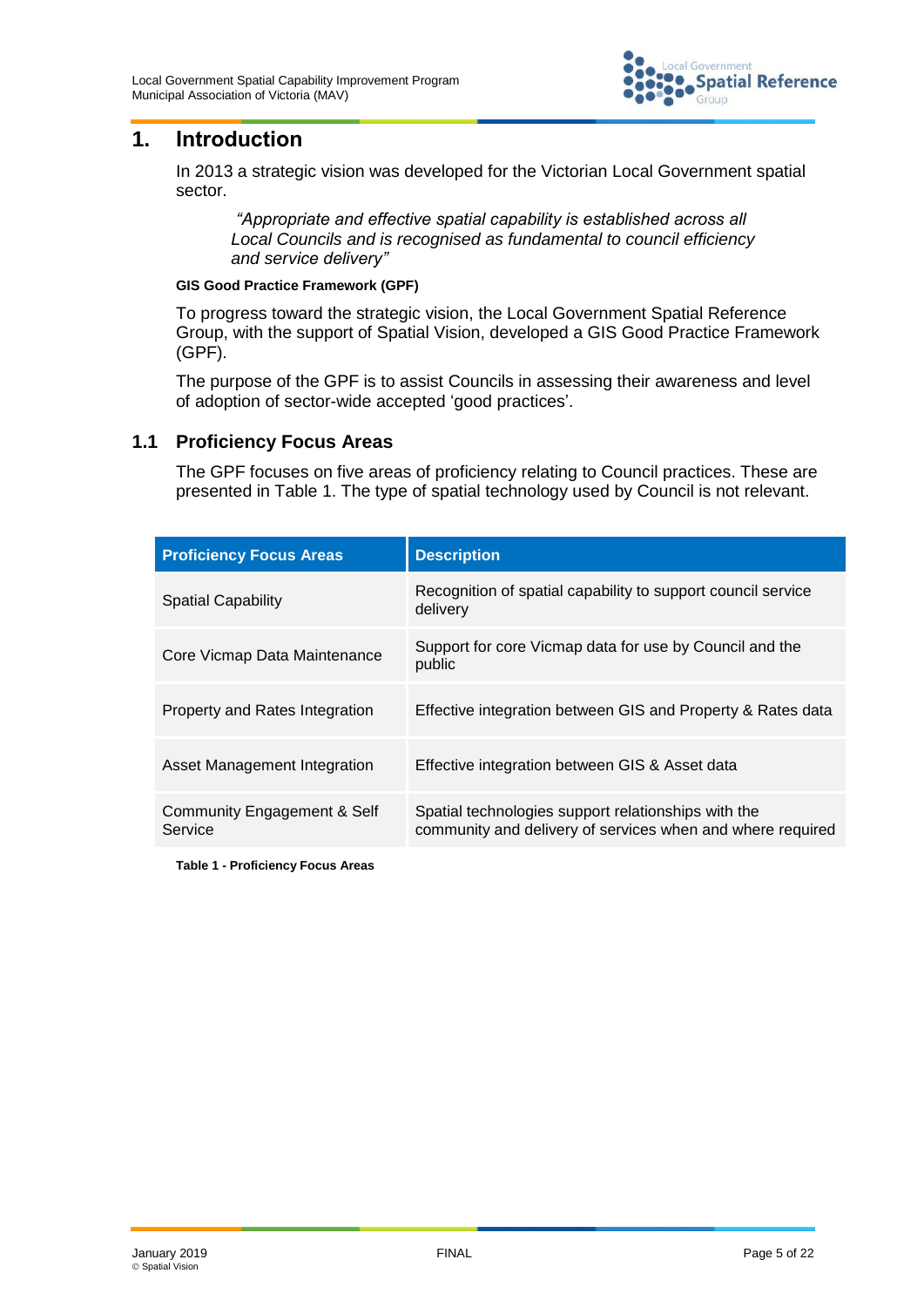

## **1.2 Objectives of the Good Practice Framework**

The objectives of the GPF include:

- Establishing a practical approach for councils to deliver consistent and standardised output.
- Ensuring the approach is sufficiently flexible to account for different Council capabilities.
- **Enabling levels of GIS good practice adoption to be measured (and tracked).**
- Developing sector influence (bargaining power) to lobby agencies, solution vendors and consultancies to recognise and adhere to agreed standards.
- Supporting future Council directions such as increasing movement towards cloud based systems and platforms.

### **1.3 Application of the Good Practice Framework**

The results of the Good Practice Framework are used by GIS Officers in many different ways. Many officers have used them to highlight potential areas to focus on for improvement and investment. One really interesting example can be found in the following case study from the Rural City of Wangaratta. [Sharing the GIS Good](https://drive.google.com/file/d/11MxHPHL05i8P5AcaKO5tnpuInJxXQjbR/view)  [Practice Framework Survey results with the Corporate Management Team](https://drive.google.com/file/d/11MxHPHL05i8P5AcaKO5tnpuInJxXQjbR/view)<sup>1</sup> prepared by Jane Kaye.

## **2. Methodology**

The GIS Good Practice Framework questionnaire was developed with significant input from members of the Spatial Reference Group Committee.

This years' assessment retains the same questions as the 2017 questionnaire, enabling comparison of assessment grades over time.

Three new questions were added to the survey this year to measure councils' GIS capacity with respect to the number and consistency of Equivalent Full Time (EFT) GIS positions.

An email was sent to each council with a link to the questionnaire. Respondents were requested to complete the questionnaire and ensure the manager oversighting GIS reviews and authorises the response prior to submission.

Reponses were received between 20<sup>th</sup> November and 10<sup>th</sup> December, 2018.

l

<sup>1</sup> <https://drive.google.com/file/d/11MxHPHL05i8P5AcaKO5tnpuInJxXQjbR/view>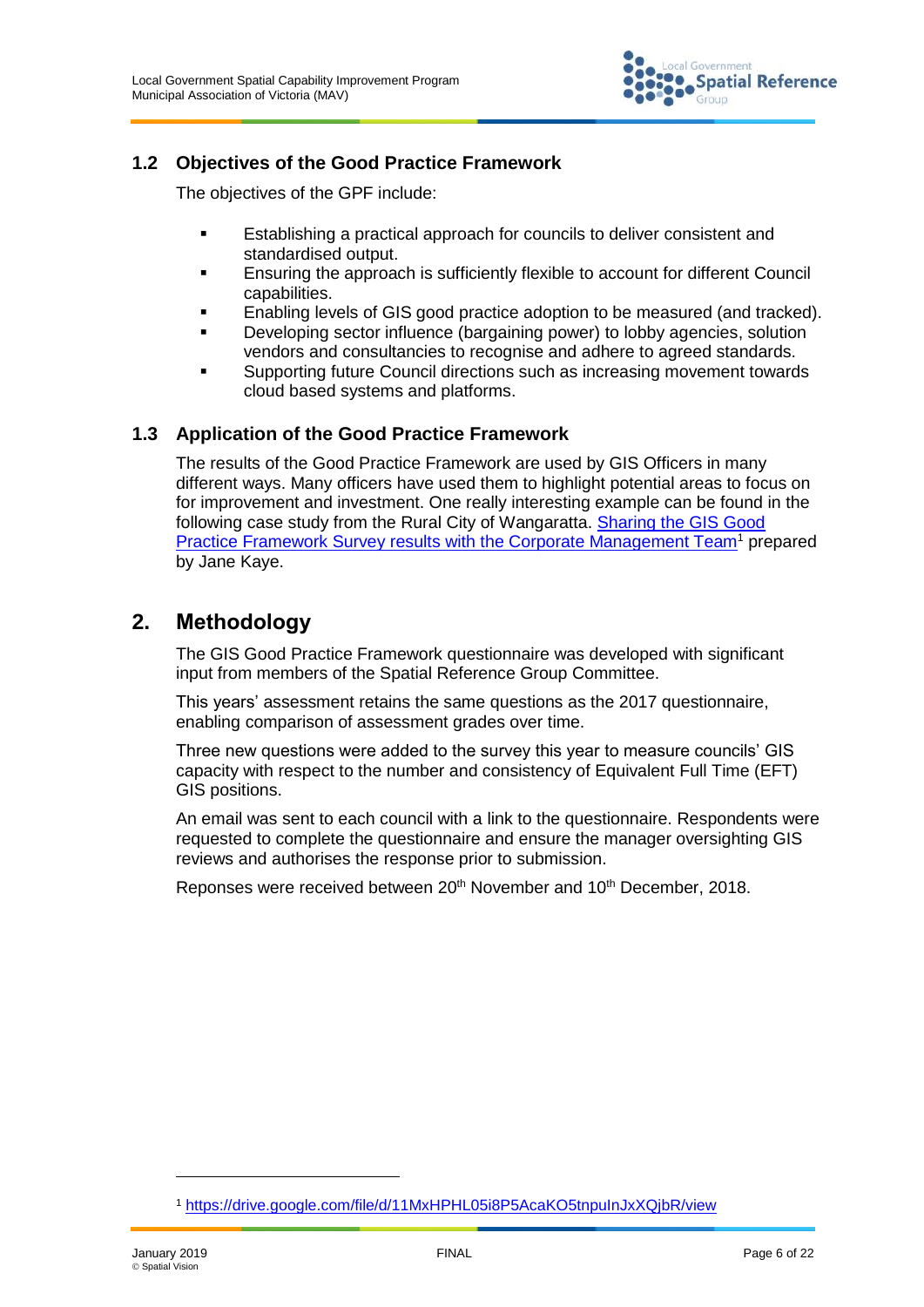

## **3. Findings**

## **3.1 Response Overview**

A total of 62 valid responses were received for 2018. Responses from previous years: 59 for 2017, 60 for 2016, 63 for 2015, 59 for 2014, and 49 for 2013.

## **3.2 Council Breakdown by Type**

Respondents represented a range of metropolitan, rural and regional city councils. [Figure 1](#page-6-0) below presents the count of responding and non-responding councils by the MAV council classification.

<span id="page-6-0"></span>

**Figure 1 - Breakdown of participating and non-participating councils by classification**

## **Assessment Legend**

The following assessment legend is intended to assist councils in interpreting their summary grades for each of the five Proficiency Focus Areas: 1) Spatial Capability, 2) Core Vicmap Data Maintenance, 3) Property and Rates Integration, 4) Assets to GIS Integration and 5) Community Engagement and Self-Service, relative to the state average. These grades are provided at the beginning of Sections 4, 5, 6, 7 and 8 of this report.

| (Best Grade) |  | (Lowest Grade) |
|--------------|--|----------------|
|              |  | $\sim$         |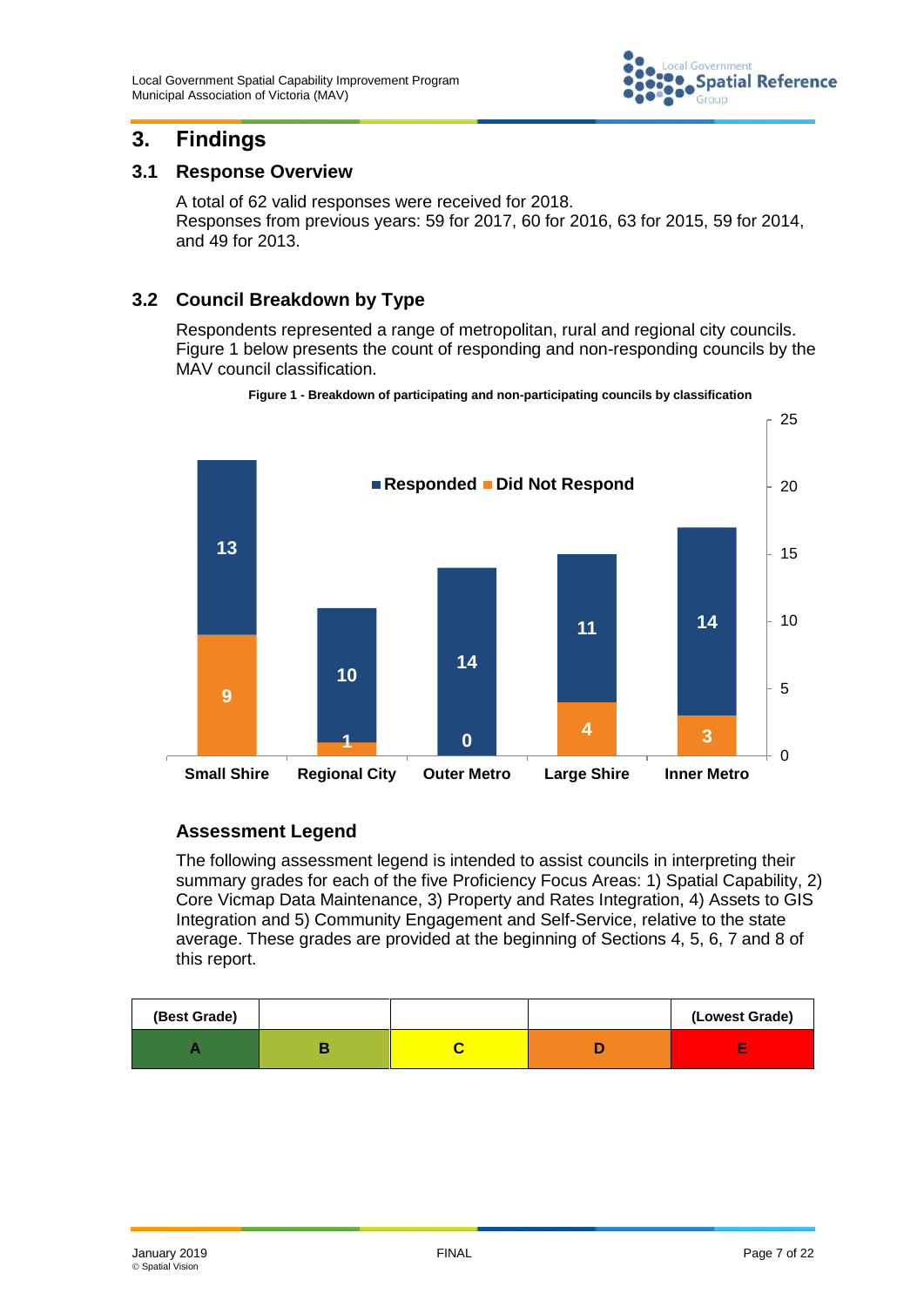

## <span id="page-7-0"></span>**3.3 Focus Areas Overview**

The following [Figure 2](#page-7-0) provides an overview of the statewide results for 2018-19.





**State Average** 

Across areas in 2018-19, the state average is strongest in the areas of Core Data Maintenance and Property and Rates Integration (B grade); Asset Management and general Spatial Capability are slightly lower (C grade); and the area with the lowest average and hence in most need of improvement across the state is Community Engagement (E grade).

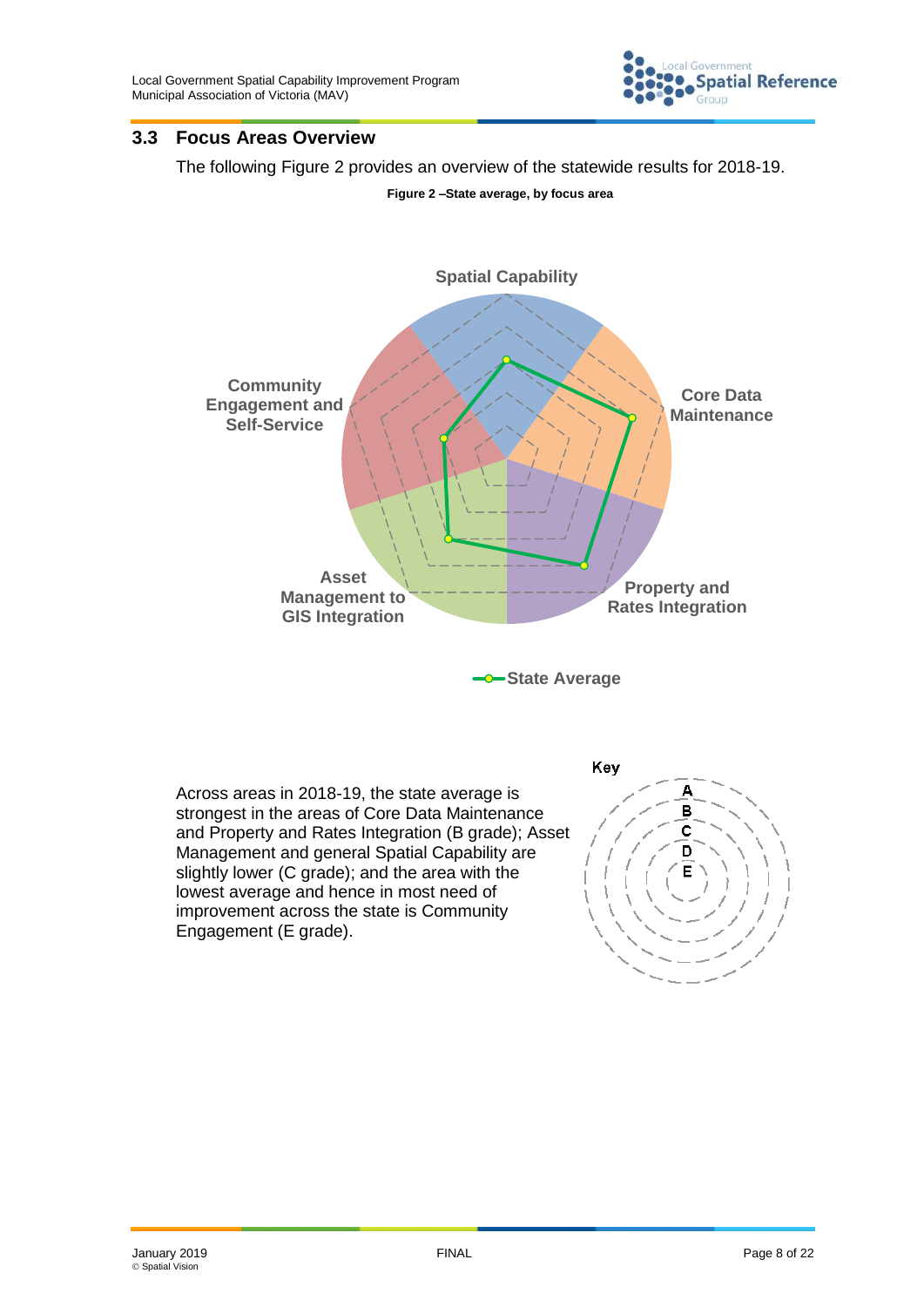

## **4. Spatial Capability**

| Composite Score:<br>"Recognition of Spatial<br><b>Capability to Support</b><br><b>Council Service Delivery."</b> | 2013                    | 2014        | 2015        | 2016        | 2017        | 2018        |
|------------------------------------------------------------------------------------------------------------------|-------------------------|-------------|-------------|-------------|-------------|-------------|
| State average                                                                                                    | $\mathbf C$             | $\mathbf C$ | $\mathbf C$ | $\mathbf C$ | $\mathbf C$ | $\mathbf C$ |
| Small Shire average                                                                                              | D                       | D           | D           | $\mathbf C$ | D           | D           |
| Large Shire average                                                                                              | D                       | D           | C           | $\mathbf C$ | D           | $\mathbf C$ |
| Regional City average                                                                                            | $\overline{\mathbf{C}}$ | D           | C           | D           | D           | D           |
| Outer Metro average                                                                                              | в                       | в           | C           | C           | в           | $\mathbf C$ |
| Inner Metro average                                                                                              |                         |             | C           | C           | C           |             |

The state average Spatial Capability grade for the sector has remained steady at a "C" over the past five years. However, the figure below provides a more granular view of trends. The number of "A" grade councils has seen an upswing in this year's survey, rising by three, and while the number of "C" and "E" grade councils has decreased, there is a higher proportion of "D" grade councils.



## **% Change in Councils' GIS Good Practice Grades: Spatial Capability**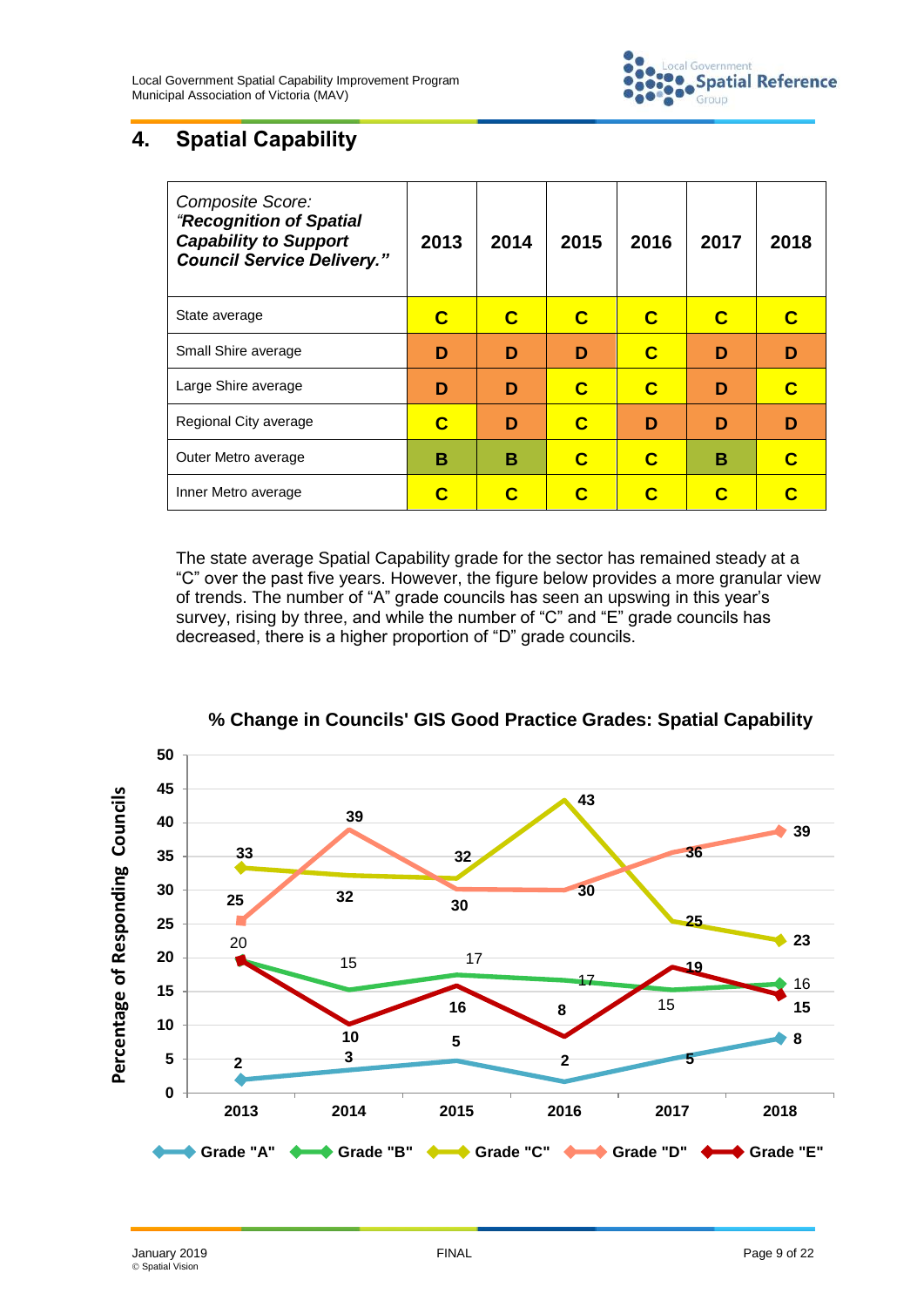



#### **Statewide Responses (count): Spatial Capability**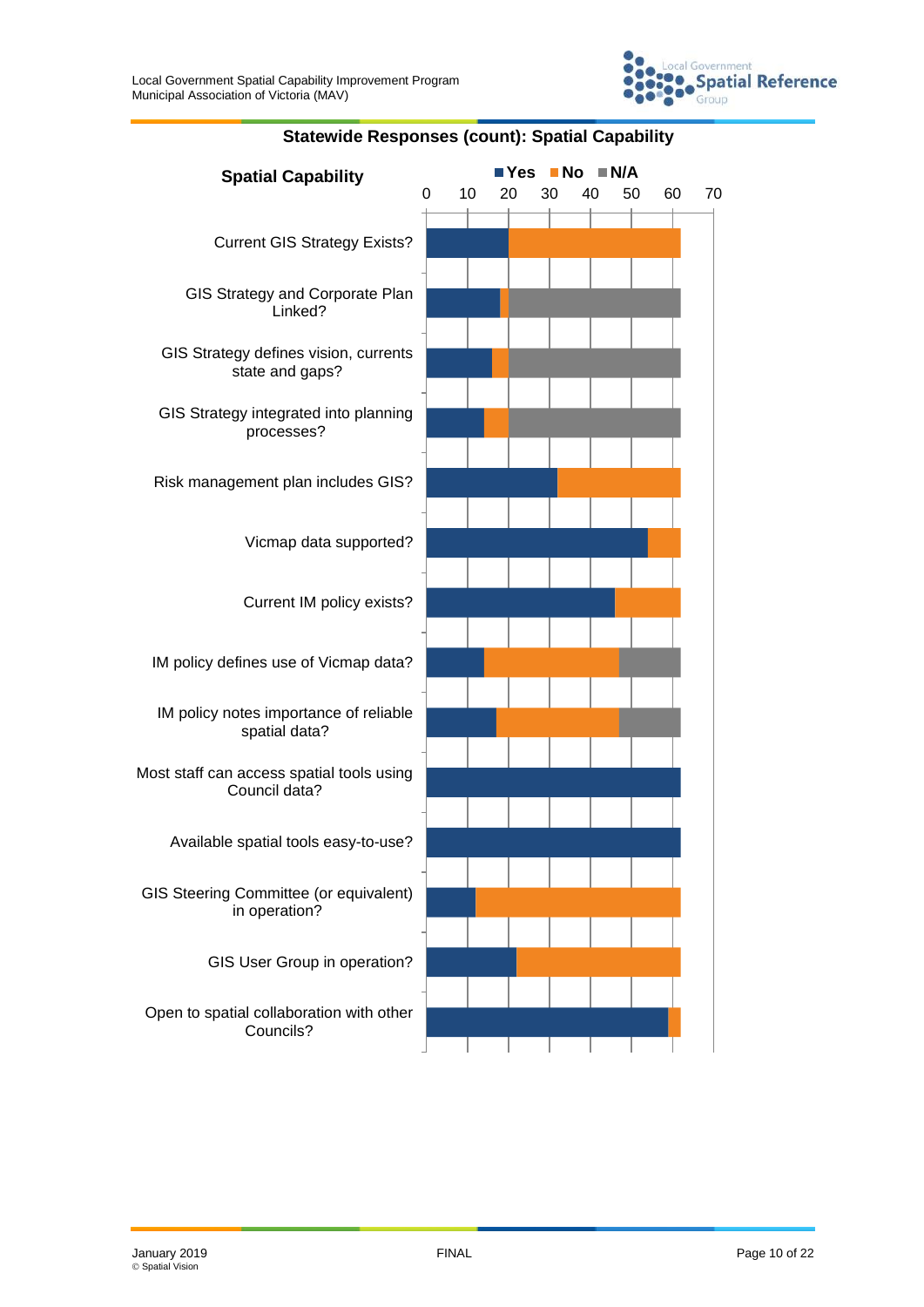

## **5. Core Vicmap Data Maintenance**

| Composite Score: "Support<br>for Core Vicmap Data for<br>use by Council and the<br>public" | 2013 | 2014 | 2015 | 2016 | 2017 | 2018 |
|--------------------------------------------------------------------------------------------|------|------|------|------|------|------|
| State average                                                                              | C    | B    | B    | B    | B    | B    |
| Small Shire average                                                                        | C    | в    | в    | в    | в    | в    |
| Large Shire average                                                                        | C    | C    | в    | в    | в    | в    |
| Regional City average                                                                      | в    | в    | A    | A    | в    | в    |
| Outer Metro average                                                                        | в    | в    | в    | Α    | Α    | в    |
| Inner Metro average                                                                        |      |      | в    | в    | в    | в    |

The state average Core Vicmap Data Maintenance grade for the sector improved from a "C" in 2013 to a "B" in 2014 and has remained at a "B" in 2015, 2016, 2017 and now 2018. This rating has remained steady for the last three years, with little tangible change in this year's results.

## **% Change in Councils' GIS Good Practice Grades: Core Vicmap Data Maintenance**

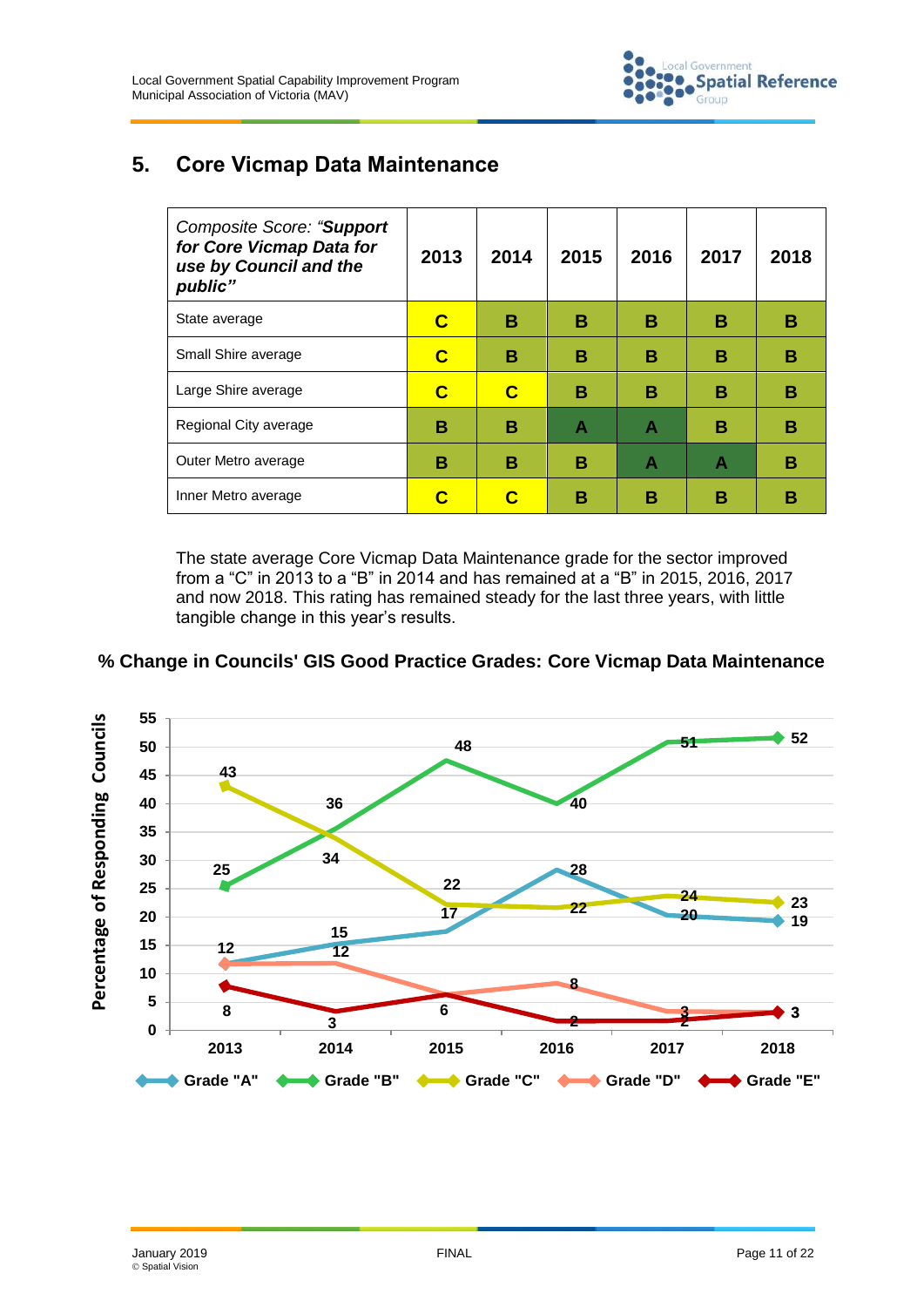

#### **Statewide Responses (count): Core Vicmap Data Maintenance**

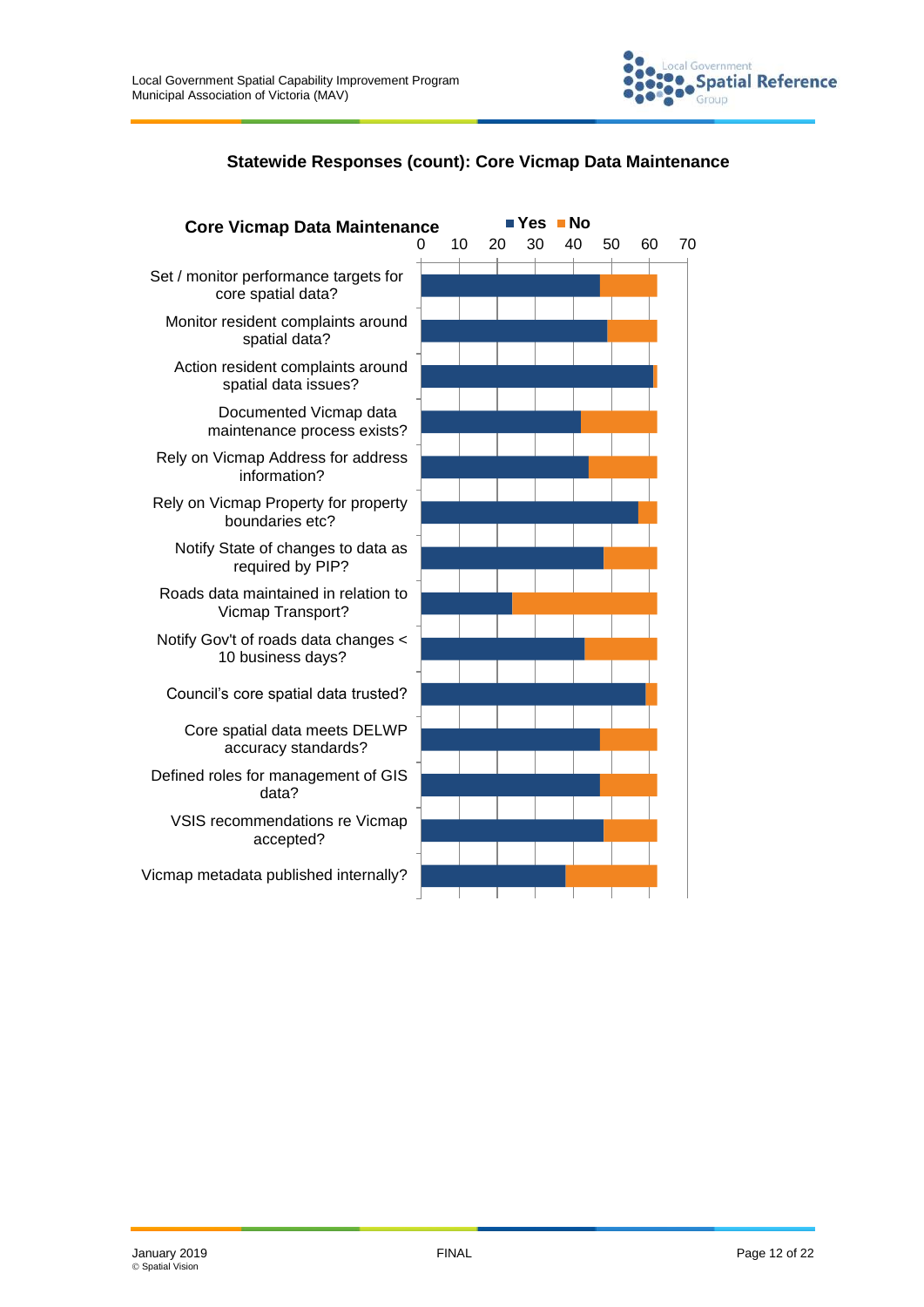

| Composite Score: "Effective<br><b>Integration between GIS</b><br>and Property & Rates Data | 2013 | 2014 | 2015 | 2016 | 2017 | 2018 |
|--------------------------------------------------------------------------------------------|------|------|------|------|------|------|
| State average                                                                              | в    | в    | B    | B    | в    | в    |
| Small Shire average                                                                        | в    | в    | в    | в    | в    | в    |
| Large Shire average                                                                        | в    | в    | в    | в    | в    | в    |
| Regional City average                                                                      | в    | в    | в    | в    | A    | A    |
| Outer Metro average                                                                        | в    | A    | A    | A    | A    | Α    |
| Inner Metro average                                                                        | в    | в    | в    | в    | А    | А    |

## **6. Property and Rates (P&R) Integration**

The state average Property & Rates Integration grade for the sector remained steady at a "B" across the six GPF assessment years (2013 - 2018). This year however has seen a significant inversion between "A" and "B" grades, with a downswing of nearly two-thirds in "A" grade councils, and an upswing of over double in "B" grade councils. Indeed, many "A" graded councils from 2017 dropped to "B" grade this year, accounting for the shift.

Fluctuations in council participation between 2017 and 2018 could account for this change to a certain degree (there are a total of 19 councils who responded differently between 2017 and 2018), but just the number of "A" grade councils by themselves dropped by 37 respondents. This indicates that there is some other factor influencing this shift in Property and Rates Integration.

### **% Change in Councils' GIS Good Practice Grades: Property and Rates Integration**

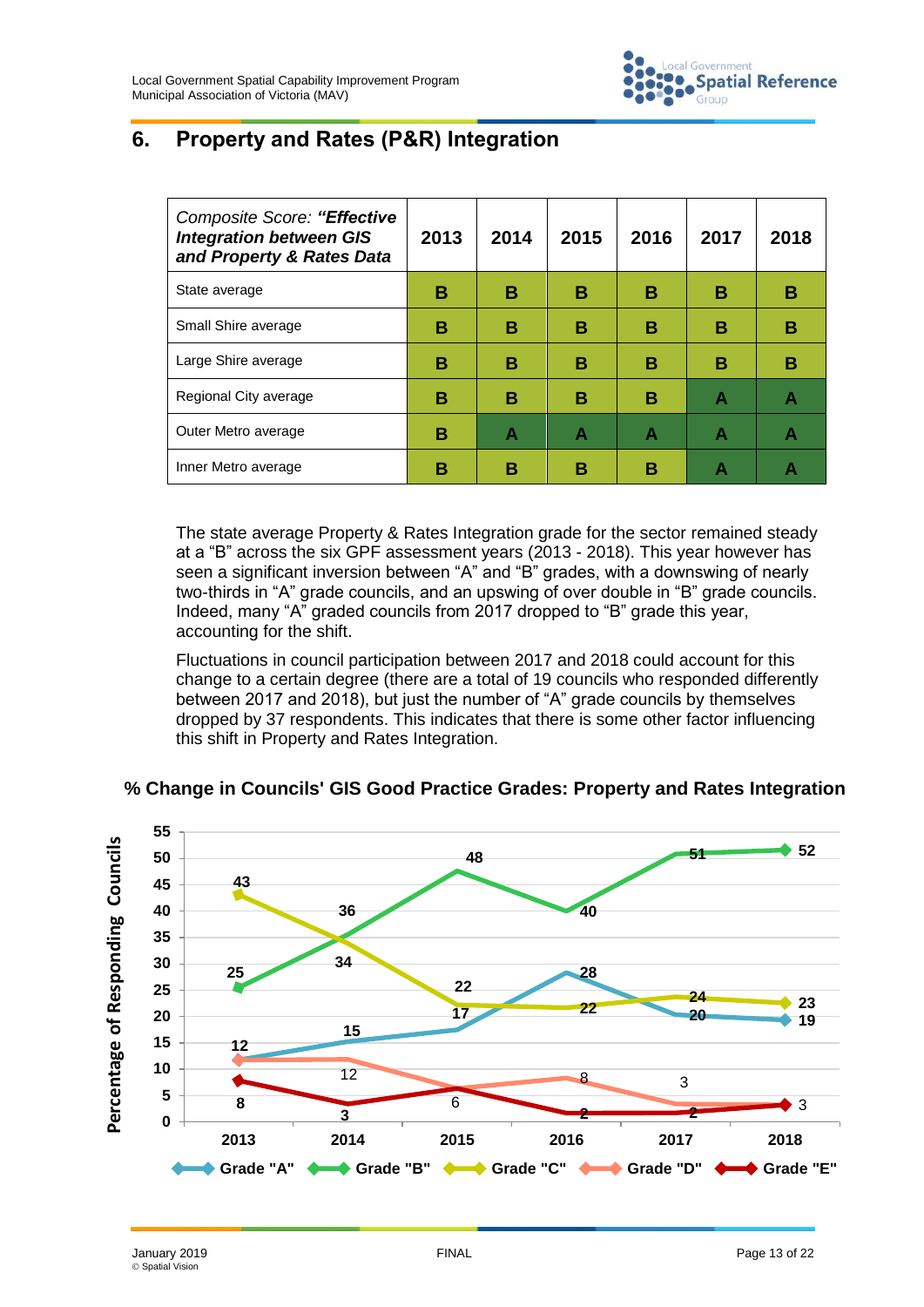

#### **Statewide Responses (count): Property & Rates Integration**

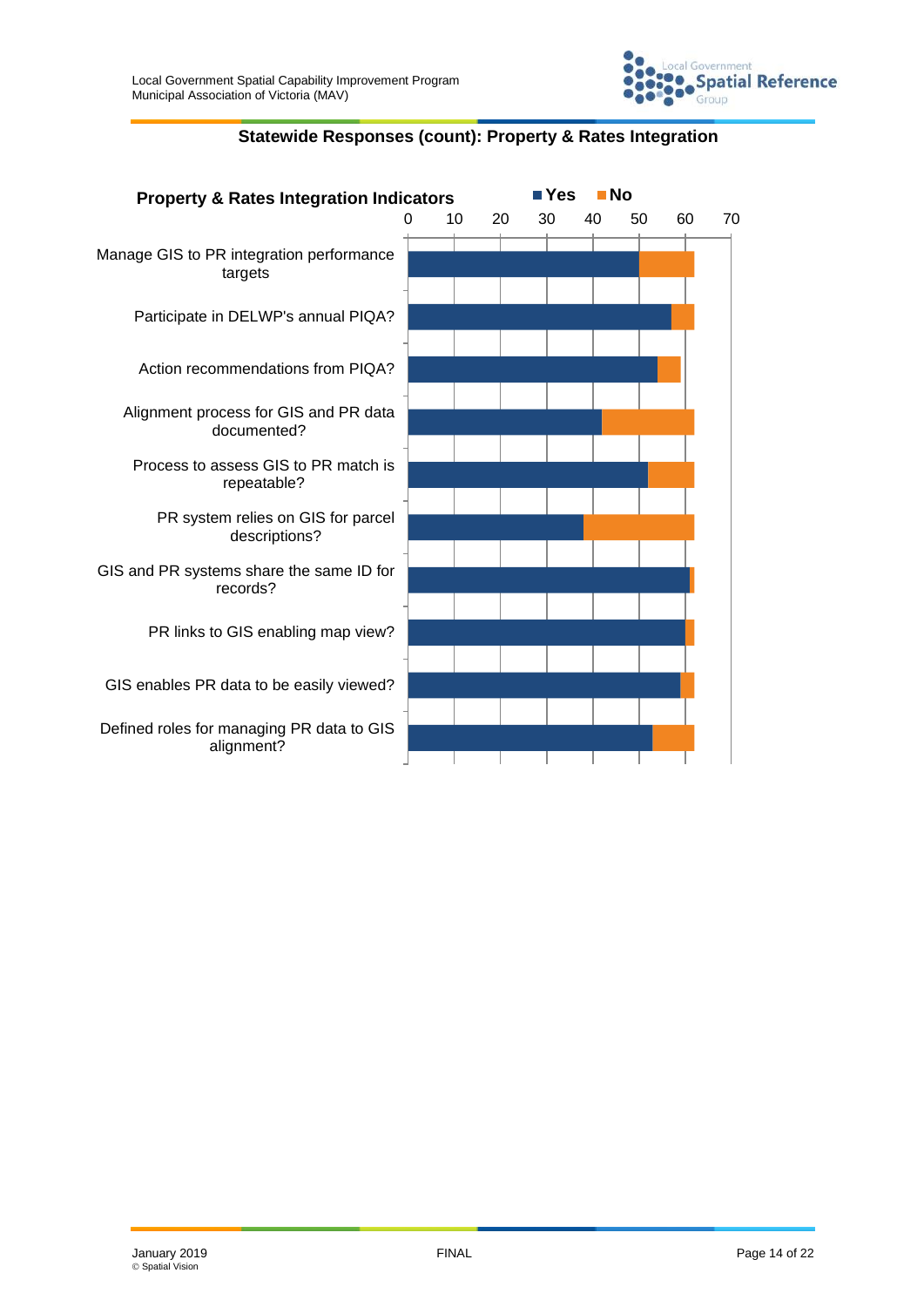

| Composite Score: "Effective<br><b>Integration between GIS &amp;</b><br><b>Asset Data"</b> | 2013 | 2014                    | 2015        | 2016 | 2017        | 2018 |
|-------------------------------------------------------------------------------------------|------|-------------------------|-------------|------|-------------|------|
| State average                                                                             | N/A  | C                       | $\mathbf C$ | C    | $\mathbf C$ | C    |
| Small Shire average                                                                       | N/A  | D                       | D           | D    | D           | D    |
| Large Shire average                                                                       | N/A  | $\mathbf C$             | $\mathbf C$ | D    | $\mathbf C$ | C    |
| Regional City average                                                                     | N/A  | C                       | B           | C    | $\mathbf C$ | C    |
| Outer Metro average                                                                       | N/A  | $\overline{\mathbf{C}}$ | в           | в    | в           | в    |
| Inner Metro average                                                                       | N/A  | C                       | C           | C    | C           | C    |

## **7. Asset Management to GIS Integration**

The state average Asset Management to GIS integration grade for the sector continues to remain steady at "C" over the past five GPF assessment years. The figure below provides a more granular view of trends and shows that the percentages for participating councils receiving high grades of "A" and "B" have increased, low grades of "D" and "E" have decreased, and "C" has remained steady. This continues the trend observed in 2017, and shows a continuing improvement across the state in this area around Asset Management to GIS Integration.



**% Change in Councils' GIS Good Practice Grades: Asset Management Integration**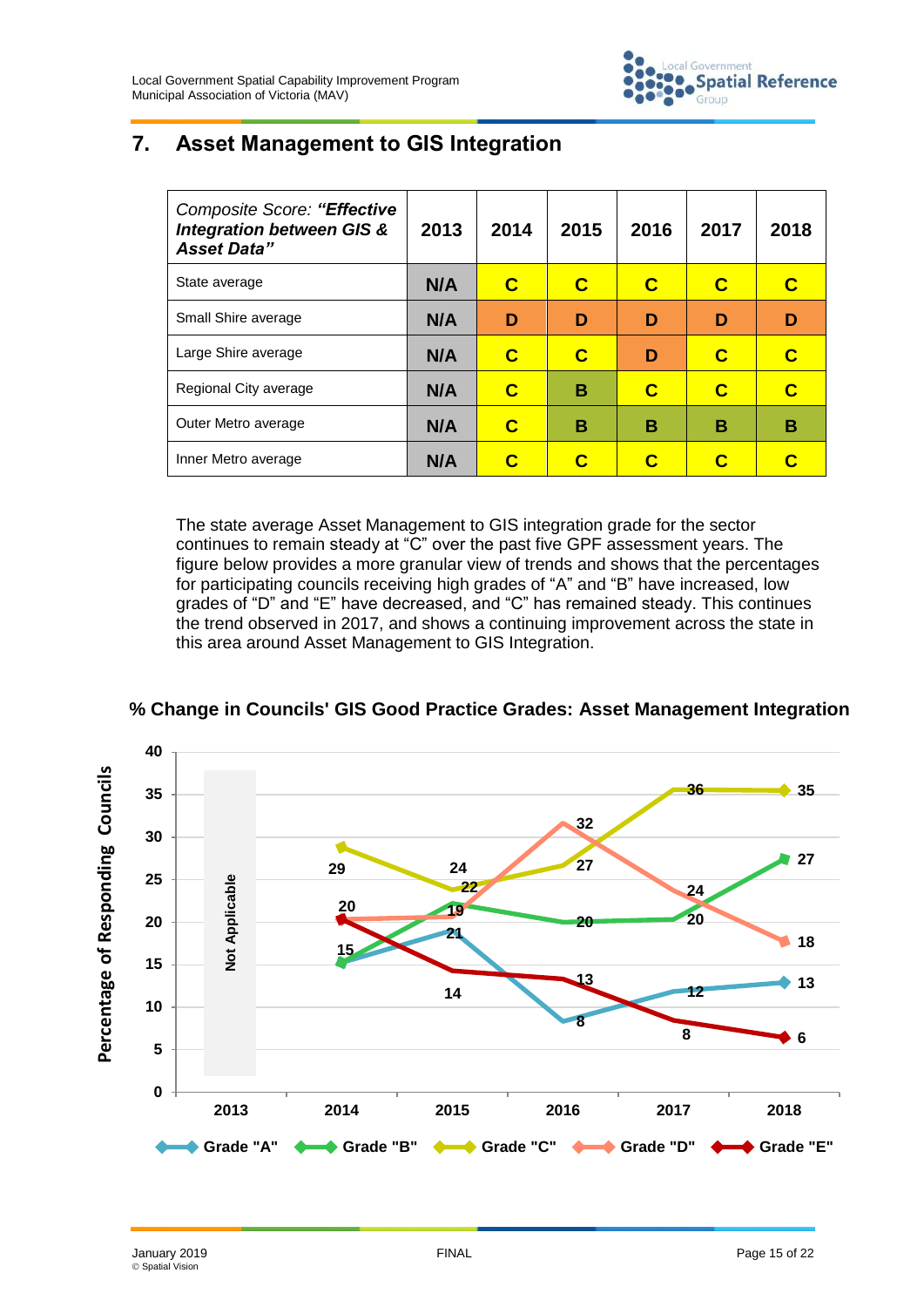

#### **Statewide Responses (count): Asset Management Integration**

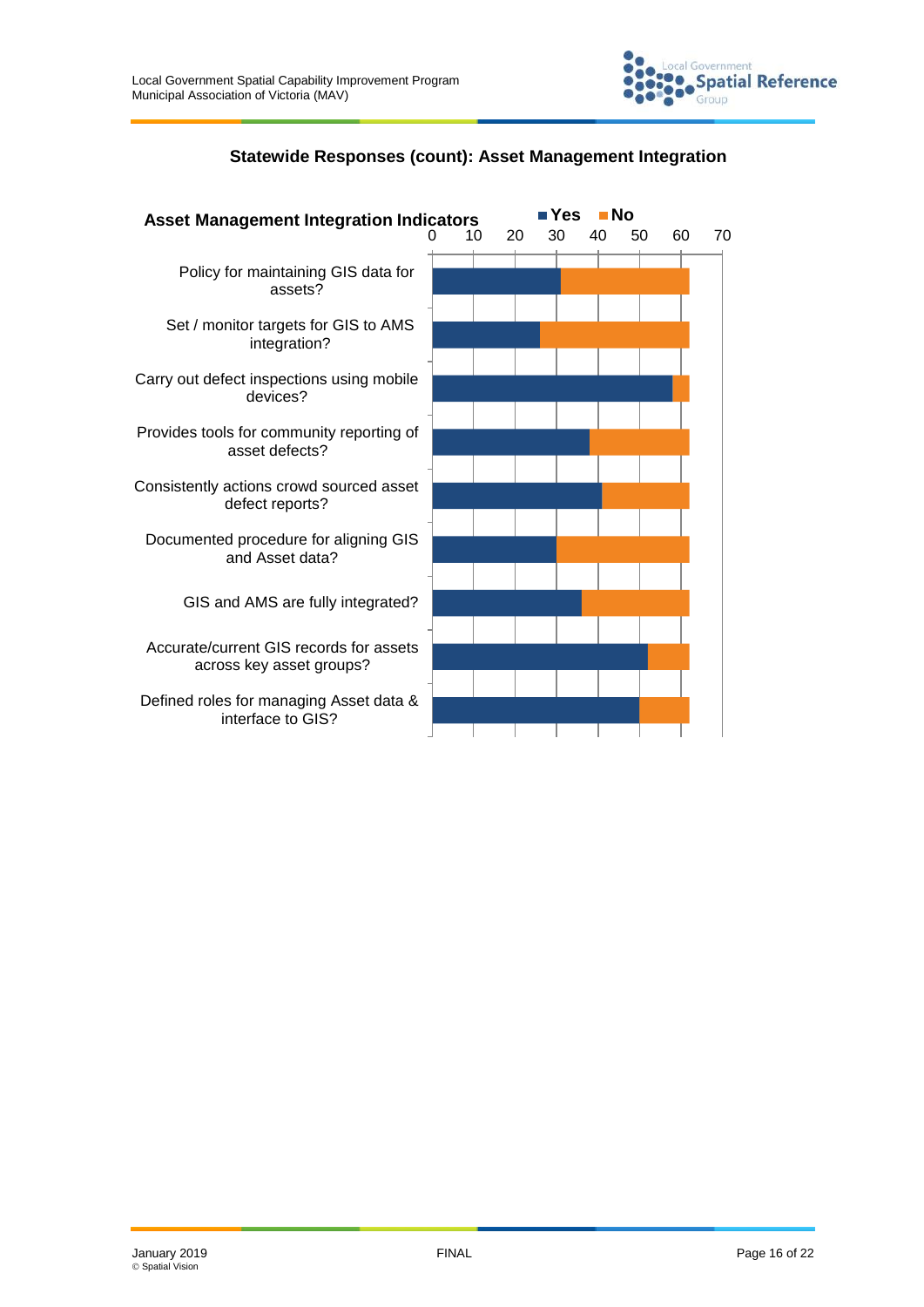

## **8. Community Engagement & Self Service**

| Composite Score: "Spatial<br>technologies support<br>relationships with the<br>community and delivery of<br>services when and where<br>required" | 2013 | 2014 | 2015        | 2016 | 2017 | 2018 |
|--------------------------------------------------------------------------------------------------------------------------------------------------|------|------|-------------|------|------|------|
| State average                                                                                                                                    | N/A  | N/A  | D           | D    | D    | D    |
| Small Shire average                                                                                                                              | N/A  | N/A  | Е           | E    | D    | D    |
| Large Shire average                                                                                                                              | N/A  | N/A  | D           | D    | D    | D    |
| Regional City average                                                                                                                            | N/A  | N/A  | D           | D    | C    | C    |
| Outer Metro average                                                                                                                              | N/A  | N/A  | $\mathbf C$ | C    | C    | C    |
| Inner Metro average                                                                                                                              | N/A  | N/A  | D           | D    | D    |      |

This is the fourth year the GPF assessment has included a series of questions pertaining to *Community Engagement and Self Service* as a proficiency focus area.

The state average composite grade for this proficiency focus area was "D" whilst the most common grade, received by more than half of participants, was once again in 2018 "E".

The improvement of low grades continued this year. Despite the high-proportion of "E" grade results, this number has decreased since 2017. Although the number of high "A" grades also decreased, there is an overall trend towards the middle of the scale in 2018.



**GIS Good Practice Grades: Community Engagement & Self Service (Percentage of Responding Councils)**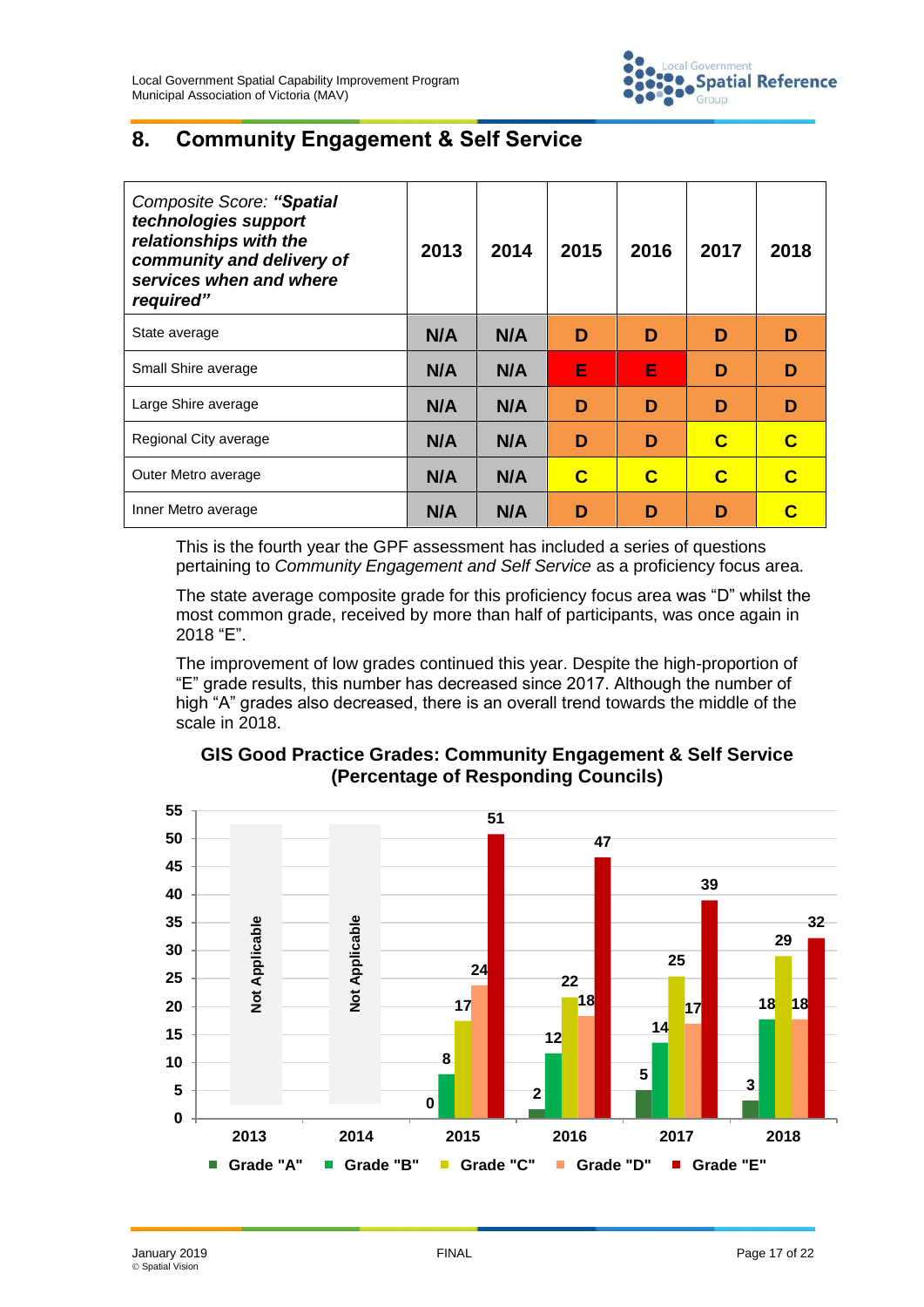

#### **Statewide Responses (count): Community Engagement and Self Service**

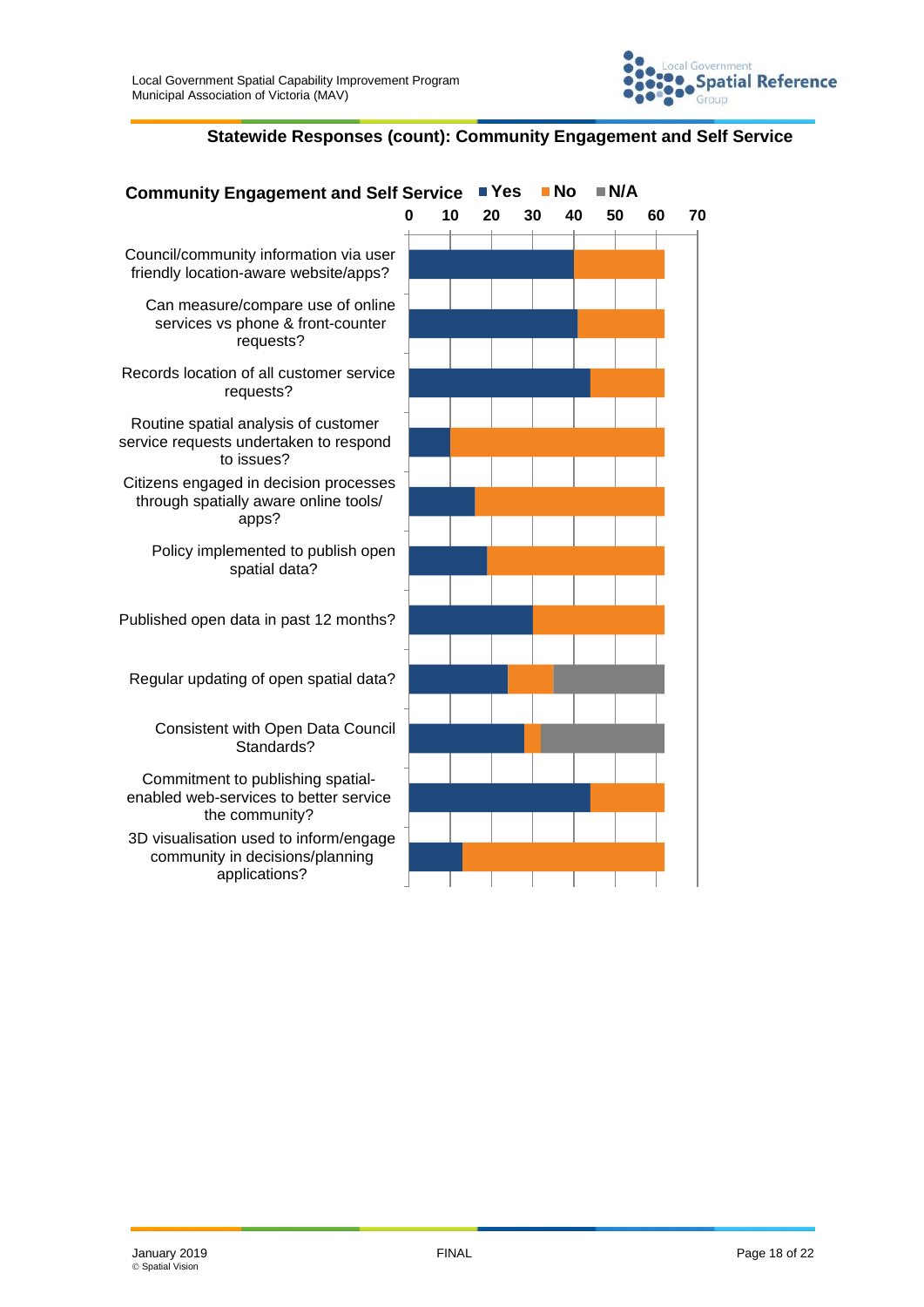

## **9. Council Profile**



The 2018 survey introduced a new set of three questions around GIS Capacity. These questions are intended to capture the resourcing allocations and Equivalent Full Time (EFT) GIS capacity of councils.

The chart above shows the number of councils that since last year have decreased their GIS team, kept their GIS team as-is, or increased their GIS team, grouped by council type. The results show that councils have generally kept consistent GIS EFT, with the exception of regional cities, who have seen 40% of their teams grow in size. How this trend continues to develop will be mapped over the coming survey years.

The chart below shows these results in terms of actual GIS EFT, grouped by council type. Shire councils tend to have the smallest GIS teams, with none over 2 EFT positions and most with 1. A minority of regional cities have larger teams of 3 or more, but respondents from outer metro councils have the largest teams, with half of respondents having 3 or more EFT GIS positions. It should be noted that no councils surveyed have 0 EFT.



**Change in GIS Capacity**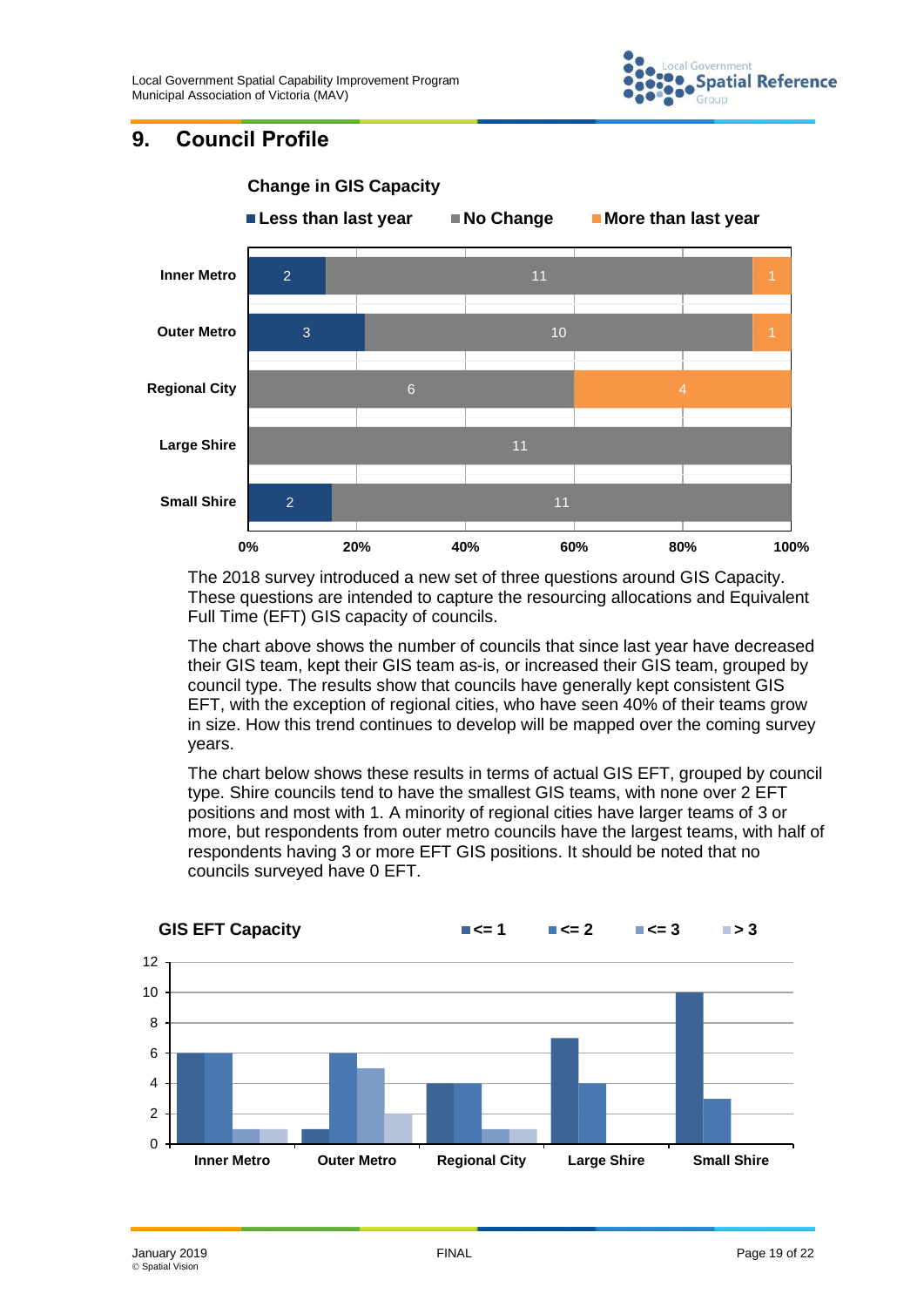

## **Appendix A: GPF Assessment Questionnaire**

| 1) Spatial Capability                                                                                                                                                                                                         |                                                             |  |
|-------------------------------------------------------------------------------------------------------------------------------------------------------------------------------------------------------------------------------|-------------------------------------------------------------|--|
| Long Form (as asked in online questionnaire)                                                                                                                                                                                  | Short Form (as presented in charts)                         |  |
| Does your Council have a current GIS Strategy?                                                                                                                                                                                | <b>Current GIS Strategy Exists?</b>                         |  |
| Is there a direct relationship or link between the Council's GIS Strategy and<br>its Corporate Plan?                                                                                                                          | GIS Strategy and Corporate Plan Linked?                     |  |
| Would you say the GIS Strategy clearly defines the future vision for GIS<br>and identifies gaps between Council's current and future states?                                                                                  | GIS Strategy defines vision, currents state and<br>gaps?    |  |
| Is Council's GIS Strategy integrated into Council's annual planning and/or<br>budgeting processes?                                                                                                                            | GIS Strategy integrated into planning<br>processes?         |  |
| Does Council have a risk management plan that includes GIS software,<br>resources and data?                                                                                                                                   | Risk management plan includes GIS?                          |  |
| Is Council formally committed to supporting Vicmap data?                                                                                                                                                                      | Vicmap data supported?                                      |  |
| Does Council have a current Information Management policy?                                                                                                                                                                    | Current IM policy exists?                                   |  |
| Does Council's Information Management policy acknowledge that relevant<br>spatial business data should be based on or derived from Vicmap data<br>when relevant?                                                              | IM policy defines use of Vicmap data?                       |  |
| Would you say Council's Information Management policy sufficiently<br>acknowledges the importance of reliable spatial data?                                                                                                   | IM policy notes importance of reliable spatial<br>data?     |  |
| Do the majority of Council staff have access to useful spatial tools (e.g.<br>GIS or web mapping) underpinned by Council data?                                                                                                | Most staff can access spatial tools using Council<br>data?  |  |
| Would you say that Council staff generally find the available spatial tools<br>(e.g. GIS or web mapping) easy-to-use?                                                                                                         | Available spatial tools easy-to-use?                        |  |
| An effective GIS Steering Committee is one that maximises opportunities<br>for utilising capabilities and monitoring performance. Does your Council<br>have an effective GIS Steering Committee (or equivalent) in operation? | GIS Steering Committee (or equivalent) in<br>operation?     |  |
| An effective GIS User Group is one that engages appropriate staff to<br>generate ideas and gather feedback. Does Council have an effective GIS<br>User Group in operation?                                                    | GIS User Group in operation?                                |  |
| If it could be demonstrated that collaboration with other Councils can<br>deliver improved spatial capabilities, would your Council be open to such<br>collaboration?                                                         | Open to spatial collaboration with other<br>Councils?       |  |
| 2) Core Vicmap Data Maintenance                                                                                                                                                                                               |                                                             |  |
| Long Form (as asked in online questionnaire)                                                                                                                                                                                  | Short Form (as presented in charts)                         |  |
| Does Council set and monitor performance targets for core spatial data?<br>(e.g. frequency of update, match rates etc)                                                                                                        | Set / monitor performance targets for core<br>spatial data? |  |
| Does Council monitor resident complaints around incomplete or inaccurate<br>data for address, property, roads or locality?                                                                                                    | Monitor resident complaints around spatial data?            |  |
| Does Council action or follow up resident complaints around incomplete or<br>inaccurate spatial data?                                                                                                                         | Action resident complaints around spatial data<br>issues?   |  |
| Does Council have a documented procedure for maintaining core Vicmap<br>data?                                                                                                                                                 | Documented Vicmap data maintenance process<br>exists?       |  |
| Does Council rely on Vicmap Address for address information?                                                                                                                                                                  | Rely on Vicmap Address for address<br>information?          |  |
| Does Council rely on Vicmap Property for Council and ratepayer property<br>boundaries and attributes?                                                                                                                         | Rely on Vicmap Property for property boundaries<br>etc?     |  |
| Does Council notify State Government typically within 10 business days of<br>changes or corrections in property, parcel and address information?                                                                              | Notify State of changes to data as required by<br>PIP?      |  |
| Is Council road asset data maintained in relation to Vicmap Transport<br>roads?                                                                                                                                               | Roads data maintained in relation to Vicmap<br>Transport?   |  |
| Does Council notify State Government typically within 10 business days of<br>changes or corrections in roads and transport information?                                                                                       | Notify Gov't of roads data changes < 10<br>business days?   |  |
| Would you say that most users of Council's core spatial data trust it as<br>authoritative?                                                                                                                                    | Council's core spatial data trusted?                        |  |
| Does Council's core spatial data meet documented DELWP standards for<br>spatial and attribute accuracy?                                                                                                                       | Core spatial data meets DELWP accuracy<br>standards?        |  |
| Would you say that your Council has clearly defined roles and<br>responsibilities for managing its GIS data?                                                                                                                  | Defined roles for management of GIS data?                   |  |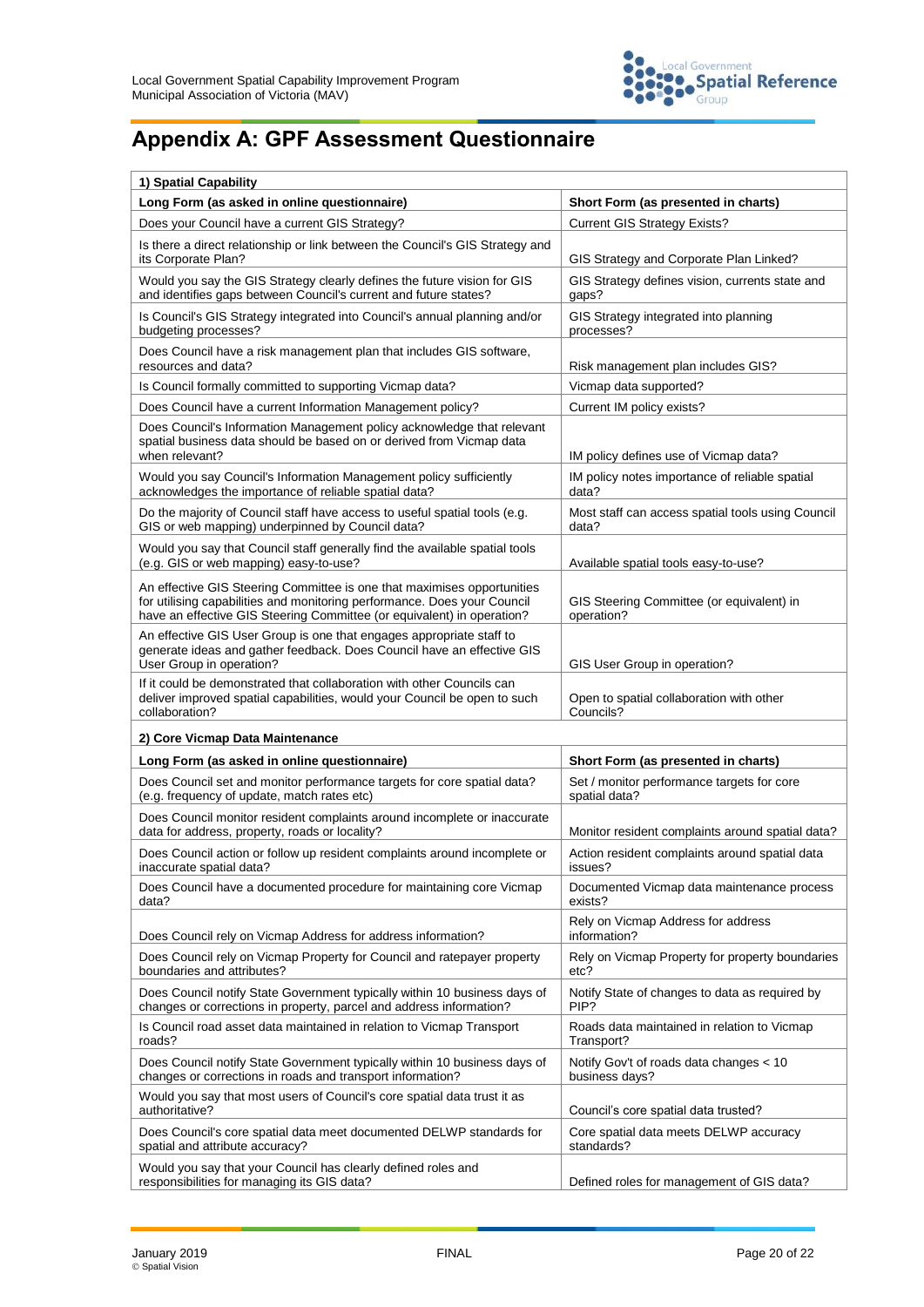

| Has Council accepted or (adhered to) the Victorian Spatial Council /<br>DELWP Custodianship Program guidelines for relevant Vicmap data<br>through a PIP or MOU agreement?                                                                                                                                | VSIS recommendations re Vicmap accepted?                                         |  |
|-----------------------------------------------------------------------------------------------------------------------------------------------------------------------------------------------------------------------------------------------------------------------------------------------------------|----------------------------------------------------------------------------------|--|
| Does your Council share/ publish metadata about Vicmap data for internal<br>users?                                                                                                                                                                                                                        | Vicmap metadata published internally?                                            |  |
| 3) Property and Rates Integration                                                                                                                                                                                                                                                                         |                                                                                  |  |
| Long Form (as asked in online questionnaire)                                                                                                                                                                                                                                                              | Short Form (as presented in charts)                                              |  |
| Does Council set and monitor performance targets for integration between<br>GIS and Property & Rates systems? (e.g. match rates)                                                                                                                                                                          | Manage GIS to PR integration performance<br>targets                              |  |
| Does Council participate in DELWP's annual Property Information Quality<br>Audit?                                                                                                                                                                                                                         | Participate in DELWP's annual PIQA?                                              |  |
| Does Council action the recommendations of the Property Information<br><b>Quality Audit?</b>                                                                                                                                                                                                              | Action recommendations from PIQA?                                                |  |
| Does Council have a current documented procedure for aligning data<br>between GIS and Property & Rates systems?                                                                                                                                                                                           | Alignment process for GIS and PR data<br>documented?                             |  |
| Does Council have repeatable processes to measure the reliability of<br>matching between GIS/spatial and Property & Rates business data?                                                                                                                                                                  | Process to assess GIS to PR match is<br>repeatable?                              |  |
| Does Council's Property & Rates system rely on GIS property data for<br>parcel descriptions?                                                                                                                                                                                                              | PR system relies on GIS for parcel descriptions?                                 |  |
| Do the GIS and Property & Rates systems share the same identifier for<br>property records?                                                                                                                                                                                                                | GIS and PR systems share the same ID for<br>records?                             |  |
| Would you say that users can easily link from the Property & Rates system<br>to GIS (or to a map within the Property & Rates system) to find and view<br>properties and parcels?                                                                                                                          | PR links to GIS enabling map view?                                               |  |
| Does Council's GIS or web map enable users to easily view the Property &<br>Rates data via a link?                                                                                                                                                                                                        | GIS enables PR data to be easily viewed?                                         |  |
| Would you say that Council has clearly defined roles and responsibilities<br>for managing Property & Rates data and its interface to GIS?                                                                                                                                                                 | Defined roles for managing PR data to GIS<br>alignment?                          |  |
| 4) Asset Management to GIS Integration                                                                                                                                                                                                                                                                    |                                                                                  |  |
| Long Form (as asked in online questionnaire)                                                                                                                                                                                                                                                              | Short Form (as presented in charts)                                              |  |
| Does Council have a policy for maintaining GIS data for assets?                                                                                                                                                                                                                                           | Policy for maintaining GIS data for assets?                                      |  |
| Does Council set and monitor performance targets for integration between<br>GIS and Asset Management Systems?                                                                                                                                                                                             | Set / monitor targets for GIS to AMS integration?                                |  |
| Does Council carry out defect inspections using location-enabled mobile<br>devices (smartphones, tablets, trimbles etc)?                                                                                                                                                                                  | Carry out defect inspections using mobile<br>devices?                            |  |
| Does Council provide a web or mobile app or support third party apps such<br>as 'Snap Send Solve' for members of the community to report the location<br>of an asset defect?                                                                                                                              | Provides tools for community reporting of asset<br>defects?                      |  |
| Does council consistently action 'crowd sourced' asset defect reports e.g.<br>from third party apps such as 'Snap Send Solve' or from a Council provided<br>tool or app?                                                                                                                                  | Consistently actions crowd sourced asset defect<br>reports?                      |  |
| Does Council have a current documented procedure for aligning data<br>between GIS and Asset Management systems?                                                                                                                                                                                           | Documented procedure for aligning GIS and<br>Asset data?                         |  |
| Is Council's GIS web portal fully integrated (two-way integration) with its<br>Asset Management System?                                                                                                                                                                                                   | GIS and AMS are fully integrated?                                                |  |
| Are there accurate and up to date GIS/spatial records for assets across the<br>major relevant asset groups? NOTE: relevant groups include Roads (e.g.<br>kerb, channel, footpath) Drainage, Marine (e.g. jetties, boat ramps),<br>Properties (eg. council managed buildings, parks, gardens and reserves) | Accurate/current GIS records for assets across<br>key asset groups?              |  |
| Does Council have clearly defined roles and responsibilities for managing<br>Assets data and its interface to GIS?                                                                                                                                                                                        | Defined roles for managing Asset data &<br>interface to GIS?                     |  |
| 5) Community Engagement and Self Service                                                                                                                                                                                                                                                                  |                                                                                  |  |
| Long Form (as asked in online questionnaire)                                                                                                                                                                                                                                                              | Short Form (as presented in charts)                                              |  |
| Are people able to access dynamic information about Council services and<br>their local community through user friendly location-aware website or<br>apps?                                                                                                                                                | Council/community information via user friendly<br>location-aware website/apps?  |  |
| Is Council able to measure and compare the similar uses of online services<br>(website or apps) to telephone and front-counter requests?                                                                                                                                                                  | Can measure/compare use of online services vs<br>phone & front-counter requests? |  |
| Does Customer Service record the location of all customer service<br>requests?                                                                                                                                                                                                                            | Records location of all customer service<br>requests?                            |  |